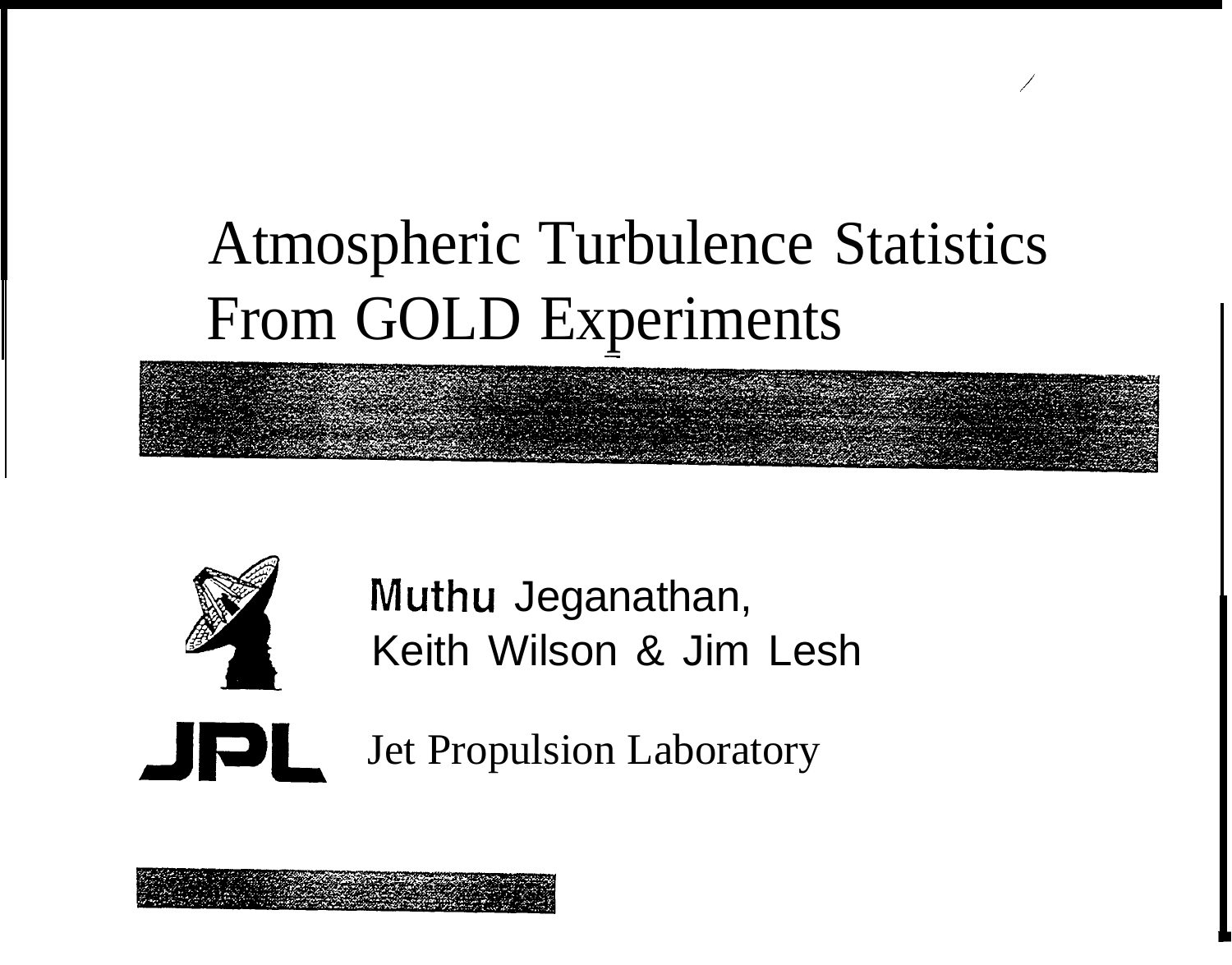#### JPL Outline



**I**

- **What is GOLD?**
- **»** Experimental details
- **»** Up[ink
	- $\triangleleft$  Scintillation
	- $\triangle$  Multi-beam effects
	- + Comparison to experimental data
- **>>** Down[ink
- **»** Summary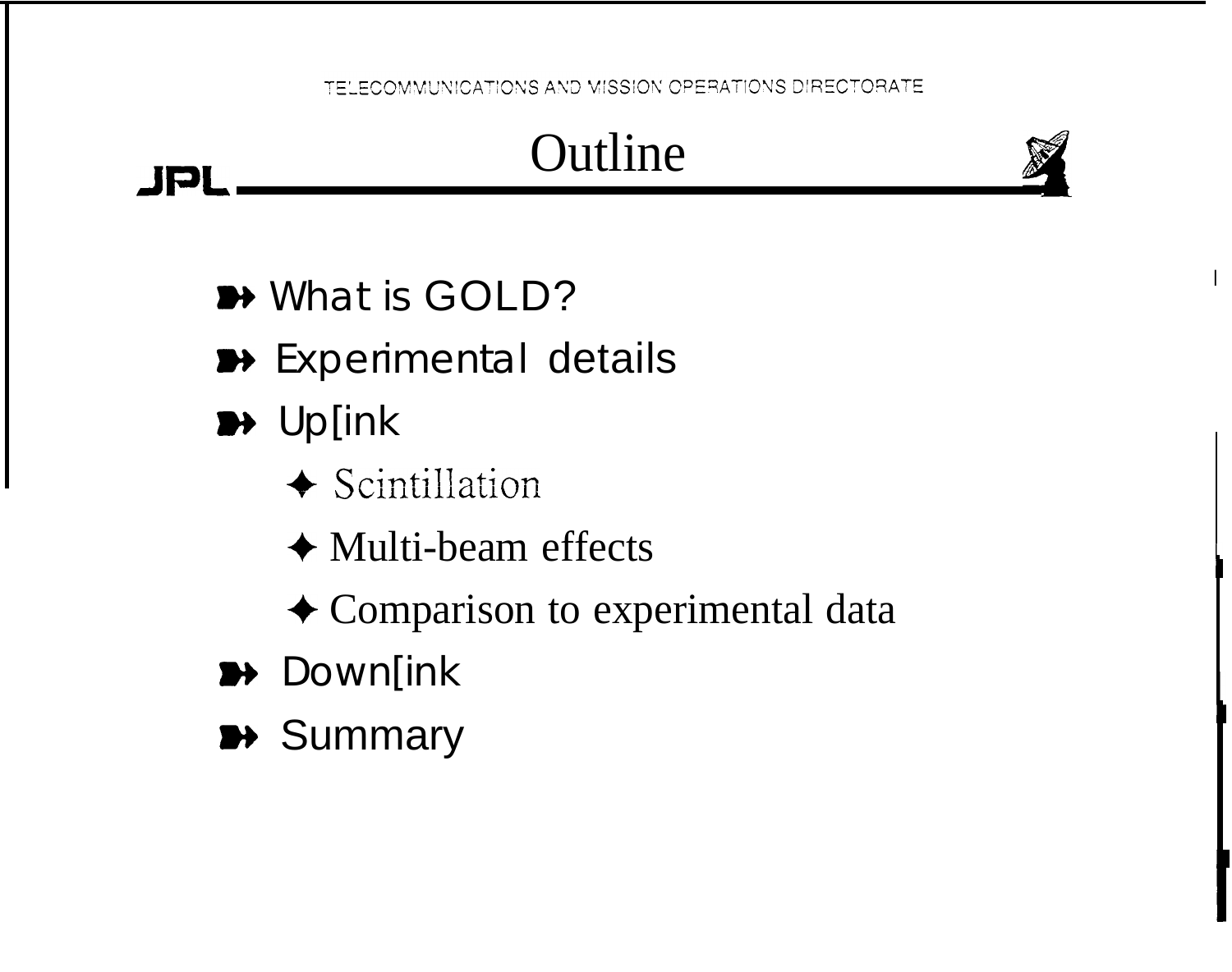#### What is GOLD?

#### w GOLD: Ground-Orbiter Lasercomm **Demonstration**

- \* Optical communication experiments between Table Mountain Observatory (TMF) and Japanese Engineering Test Satellite (ETS-VI) '
- \* International co-operative effort between NASA, NASDA. CRL and JPL .
- \*Phase I transmissions from October 95 to Januarv 96 Phase II transmissions from March 96 to May 96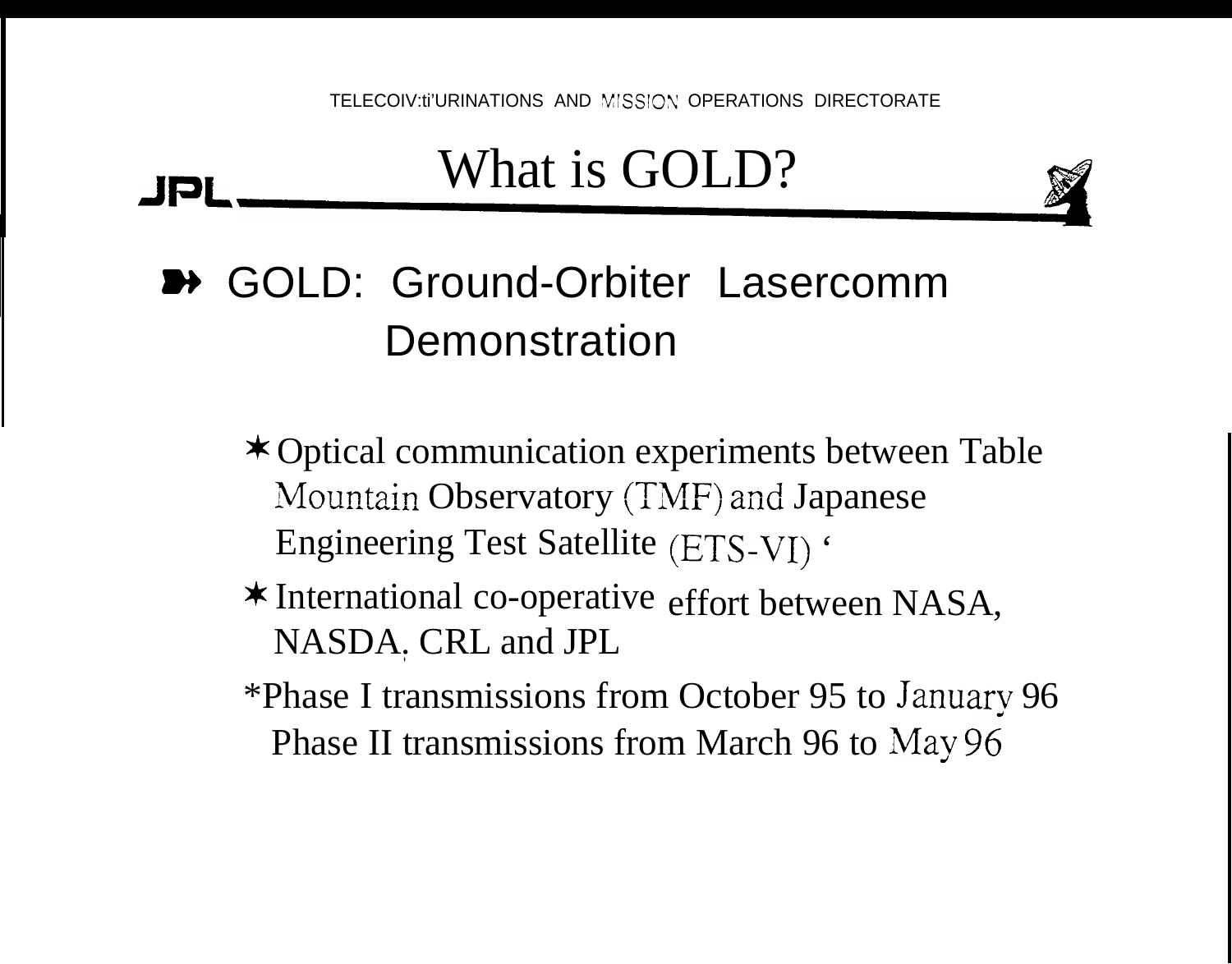#### J PL

#### GOLD: History

**WETS-VI launched in August 1994** 

- **»** Passes over TMF every three days
- **W** Experiment duration 3-5 hours
- **B+** Accomplishments
	- + Two-way space-to-ground laser communication from geostationary ranges
	- $\triangle$  Multiple beam uplink
	- + Daytime acquisition/tracking/comm.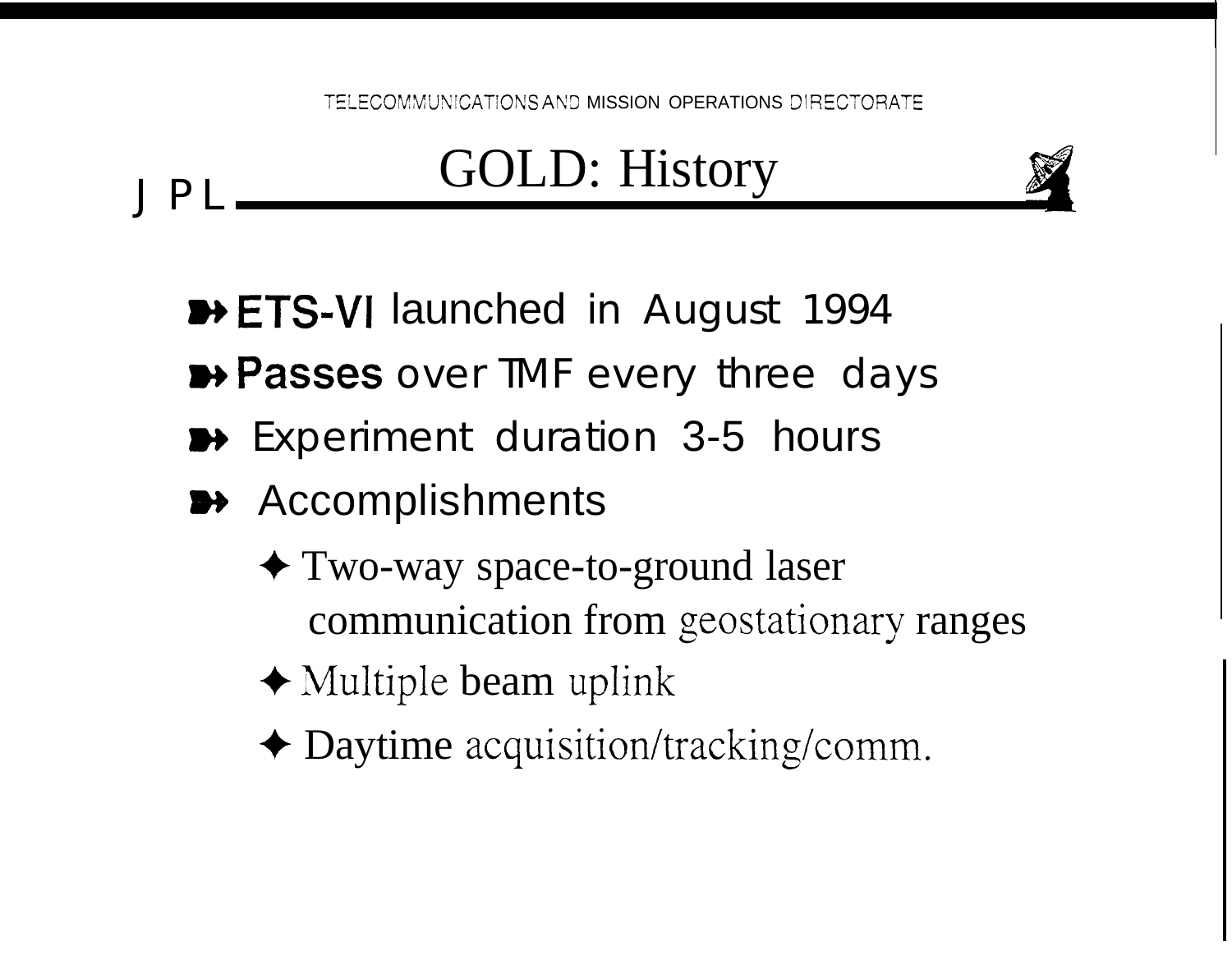



# Demonstration Overview コロー

TELECOMMUNICATIONS AND MISSION OPERATIONS DIRECTORATE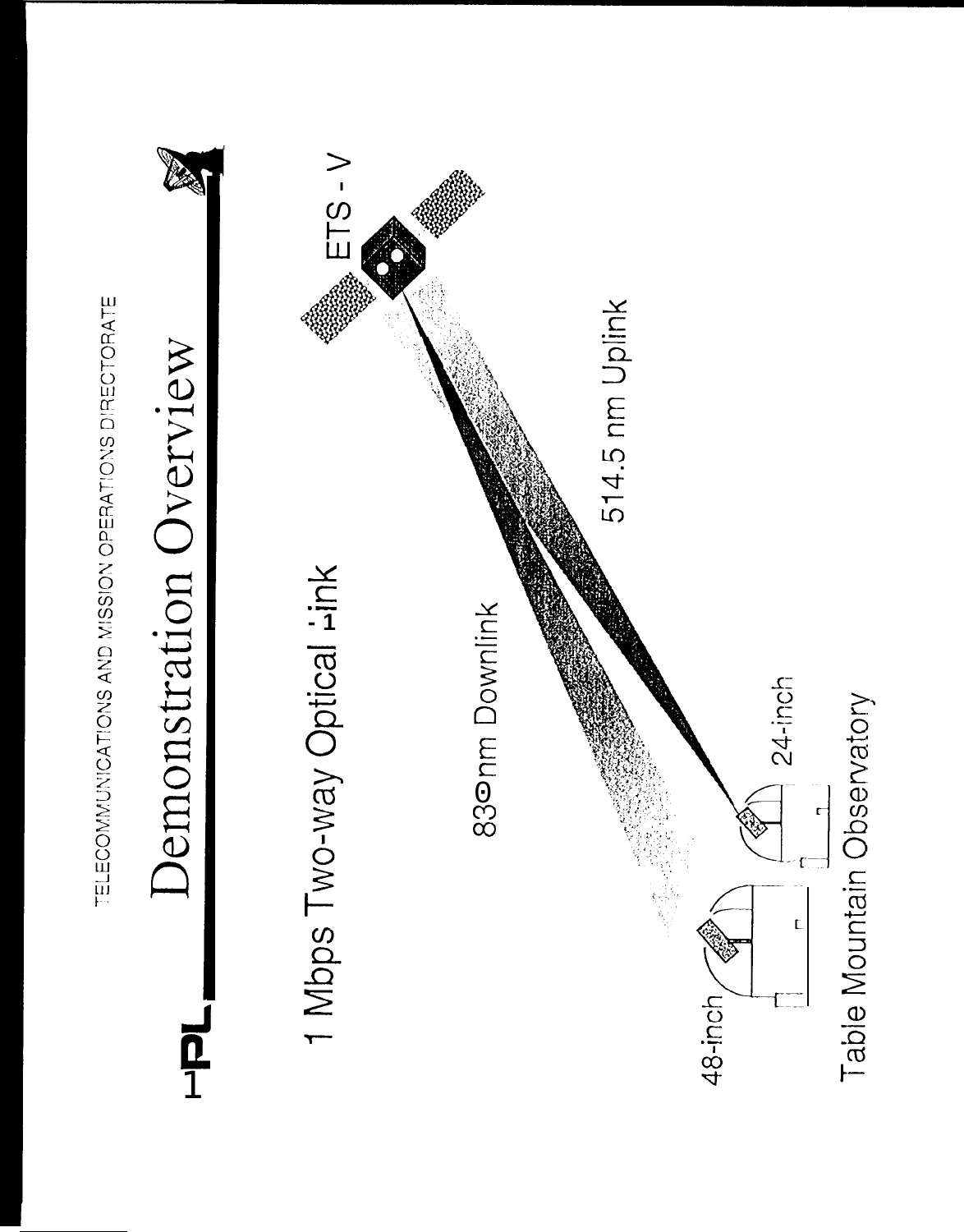|                             | Link Budget: Uplink  |                 |              |  |
|-----------------------------|----------------------|-----------------|--------------|--|
| Link Distance               | 37850.0 km           |                 |              |  |
| <b>Elevation Angle</b>      |                      | 46.2 degrees    |              |  |
| <b>Laser Power</b>          | 13.2 W               |                 | 41.21 dBm    |  |
| <b>Tx Optics Efficiency</b> | 0.75                 |                 | $-1.25$ dB   |  |
| <b>Beam Divergence</b>      |                      | 30.00 micro-rad |              |  |
| <b>Pointing jitter</b>      |                      | 0.00 micro-rad  |              |  |
| <b>Pointing offset</b>      |                      | 4.00 micro-rad  |              |  |
| <b>Pointing loss factor</b> | 0.99                 |                 | $-0.04$ dB   |  |
| <b>Propagation loss</b>     | 9.87E-07 I/m $^{12}$ |                 | $-60.05$ dB  |  |
| Atm transmission            | 0.80                 |                 | $-1.34$ dB   |  |
| <b>Receiver Aperture</b>    | $7.5$ cm             |                 |              |  |
|                             | 4.42E-03 $m^2$       |                 | $-23.55$ dB  |  |
| <b>Rx Optics Efficiency</b> | 0.15                 |                 | $-8.24$ dB   |  |
| <b>Received Power</b>       | $4.7$ nW             |                 | -53.27 dBm   |  |
| <b>Required power</b>       | 631.0 pW             |                 | $-62.00$ dBm |  |
| <b>Link Margin</b>          |                      |                 | $8.73$ dB    |  |

Does not include fluctuations due to scintillation or beam motion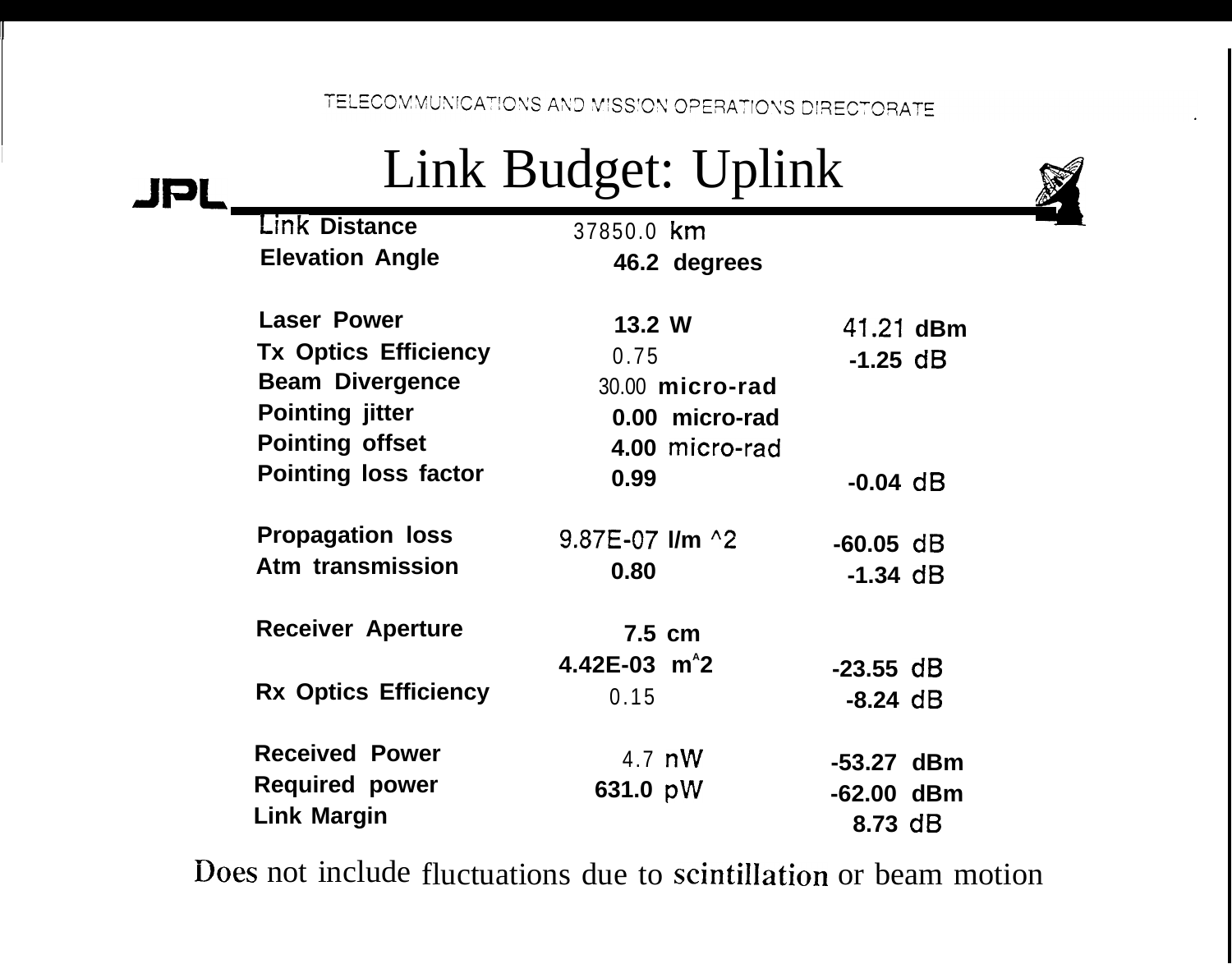#### Uplink: Scintillation

- **▶ Constructive and destructive** interference between waves traveling through different atmospheric cells
- **→** Due to turbulence and dynamics of the atmosphere, interference pattern shifts and changes with time
- Point-detector or small area **receiver sees fluctuation in signal strength**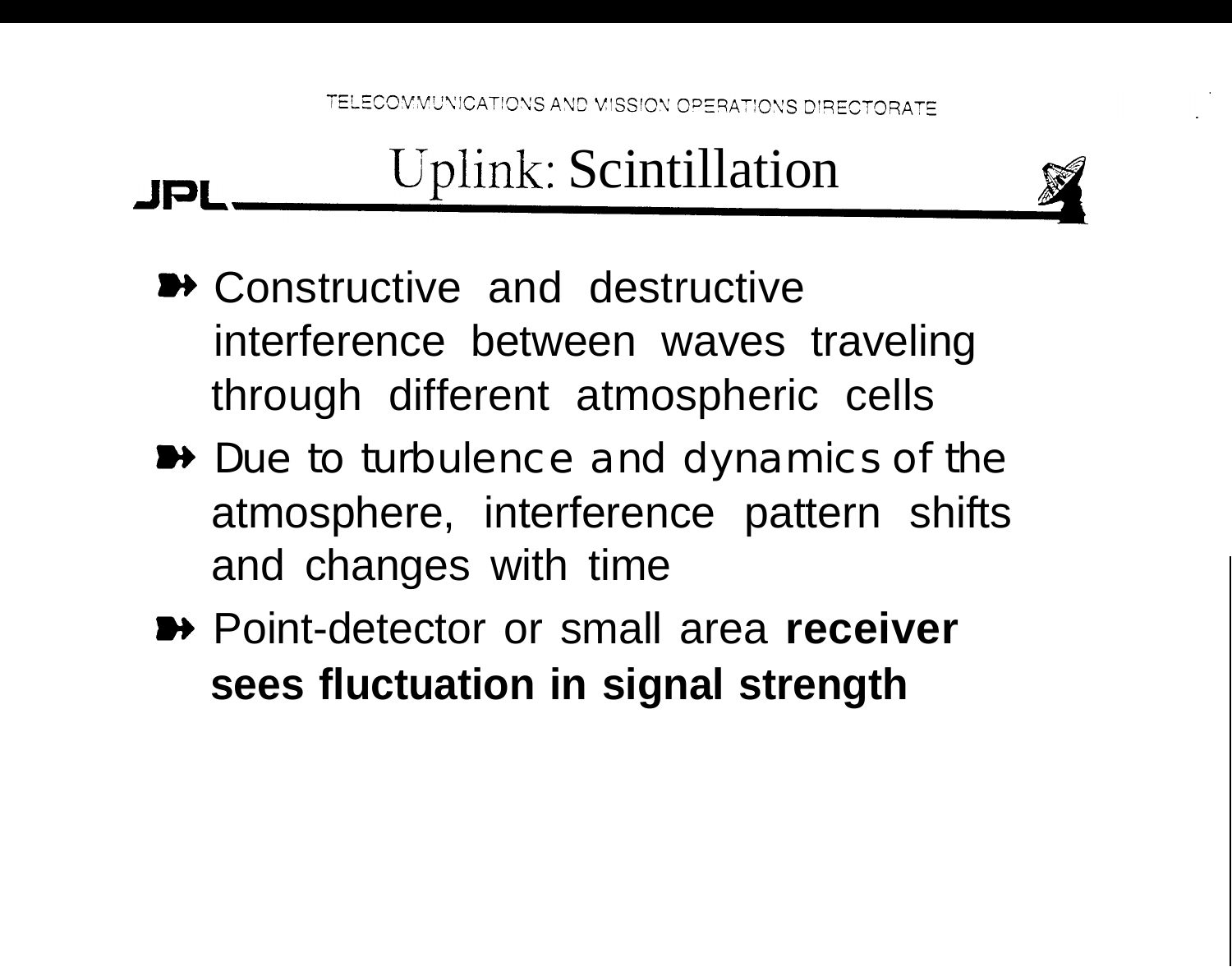TELECOMMUNICATIONS AND MISSION OPERATIONS DIRECTORATE Scintillation: Theory

ום<br>ה

# By Scintillat'on var'ance described by lognormal distribution



 $S \propto \left| \exp(\chi + \phi) \right|^2$ 

amplitude and phase of wave  $\mathbf{I}$ 

$$
f_S \quad s) = \frac{1}{\sqrt{2\pi \sigma_l^2}} - \exp\left[-\frac{1}{2\sigma_l^2} \cdot (\ln s - l_m)^2\right]
$$

$$
\sigma_i: S \text{ trillation variance}
$$
  
(variance of 2x)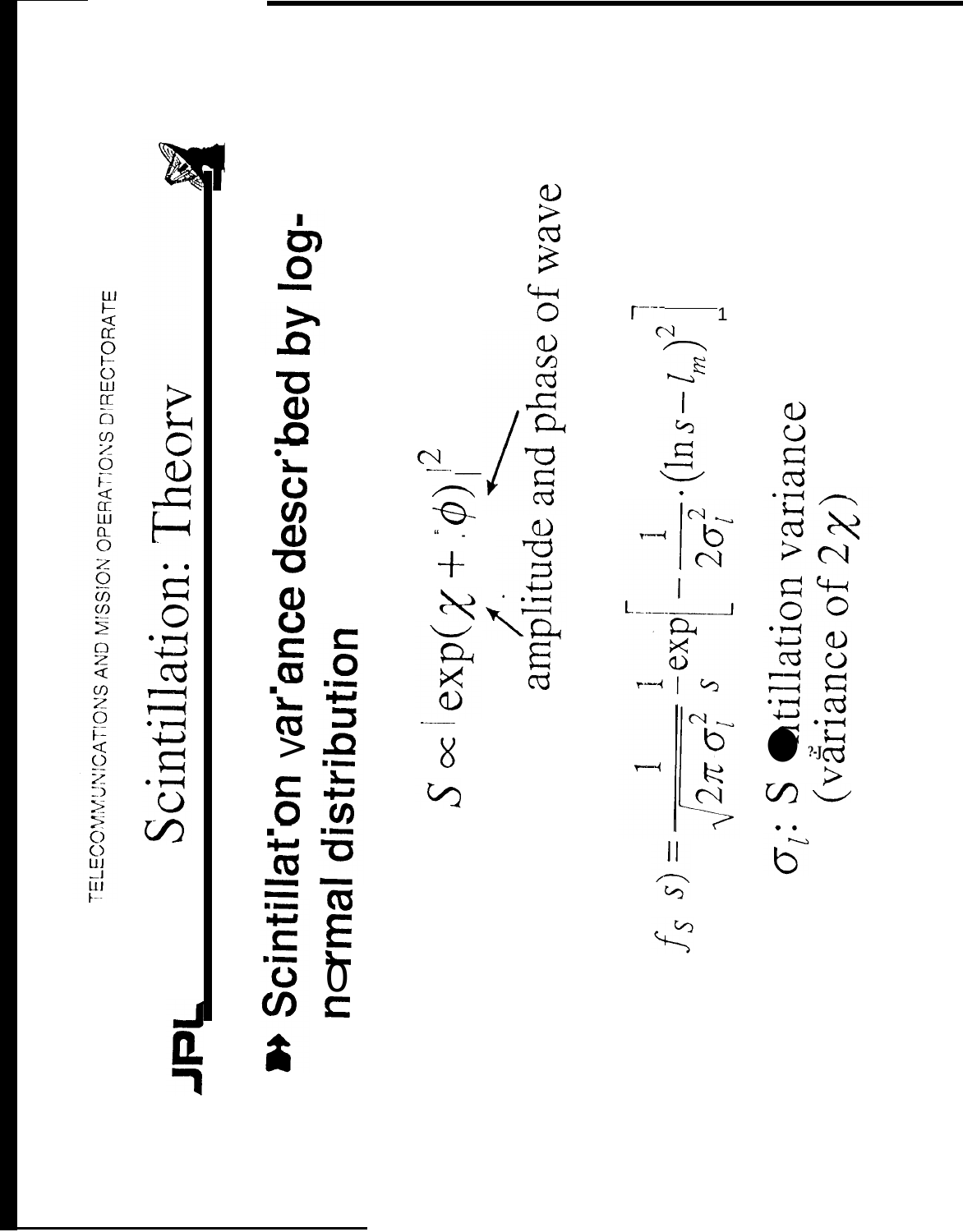## JPL One Beam Uplink Data

From November 17, 1995 Experiment

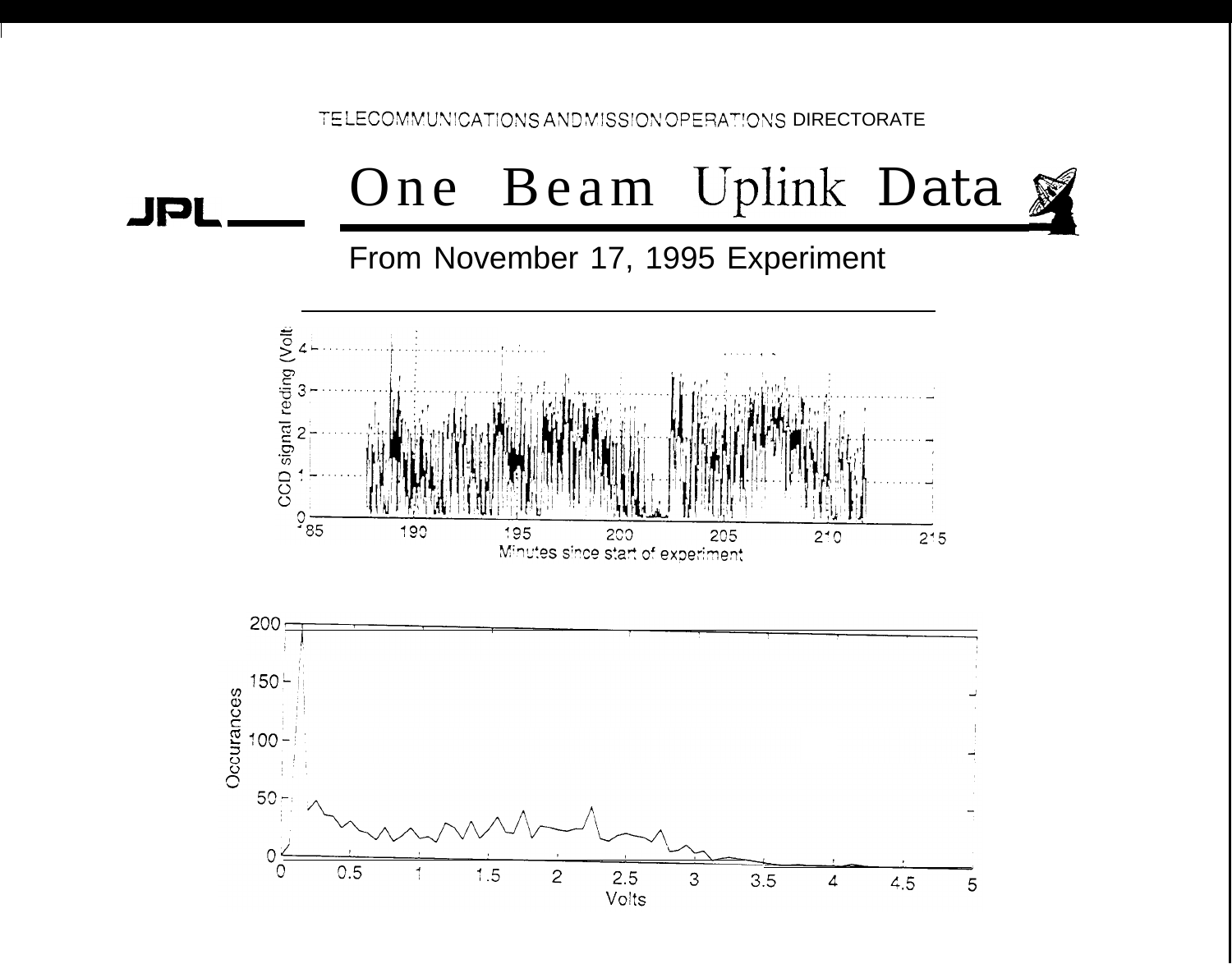

#### Multi-beam effects



- $\triangle$  beams must have independent phase (incoherent between each other)
- $\triangle$  beams must be separated by distances larger than the atmospheric coherence length (a measure of turbulence). Typically 1 to 10 cm.
- **A** PDF is the convolution of log-normal distributions \*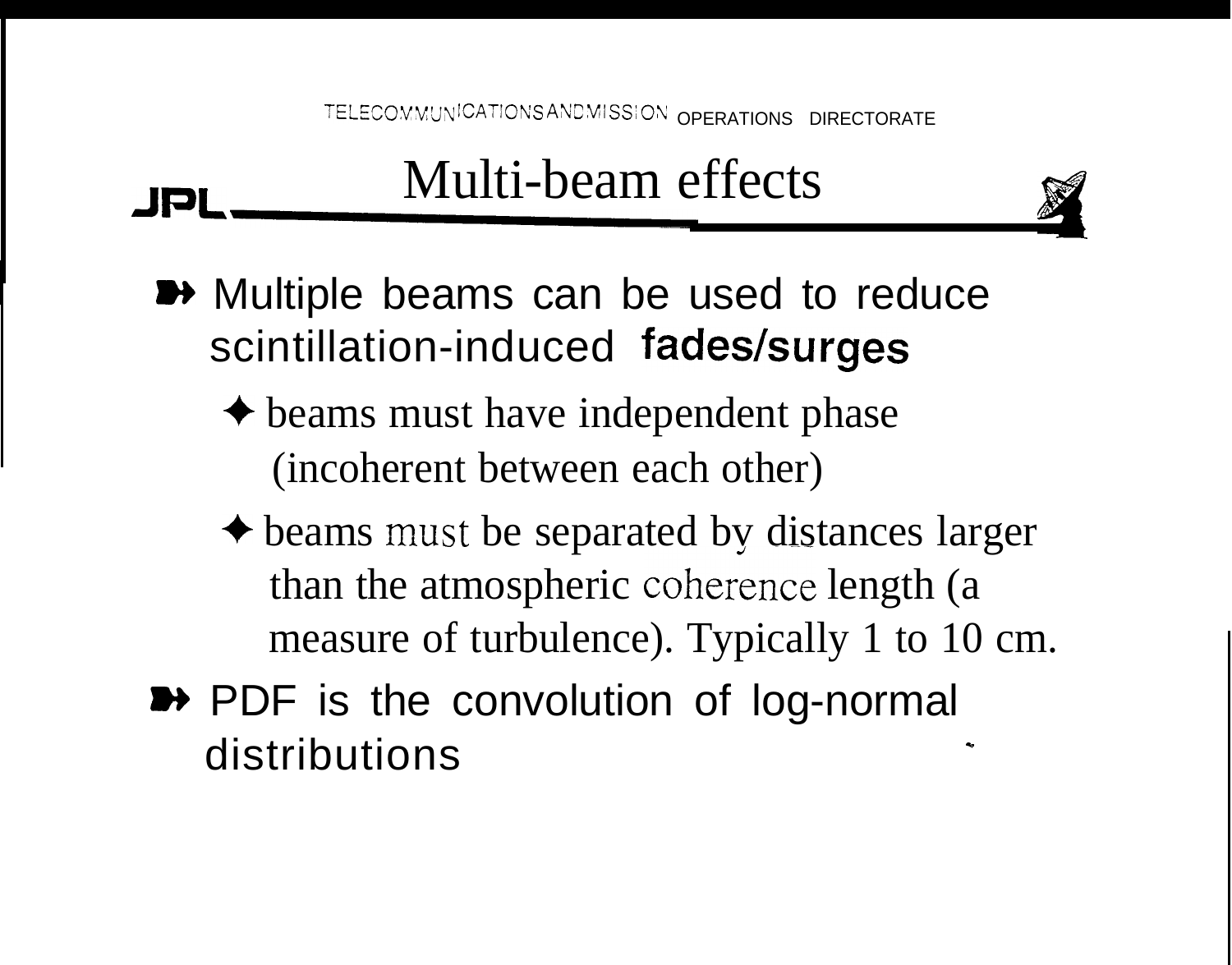

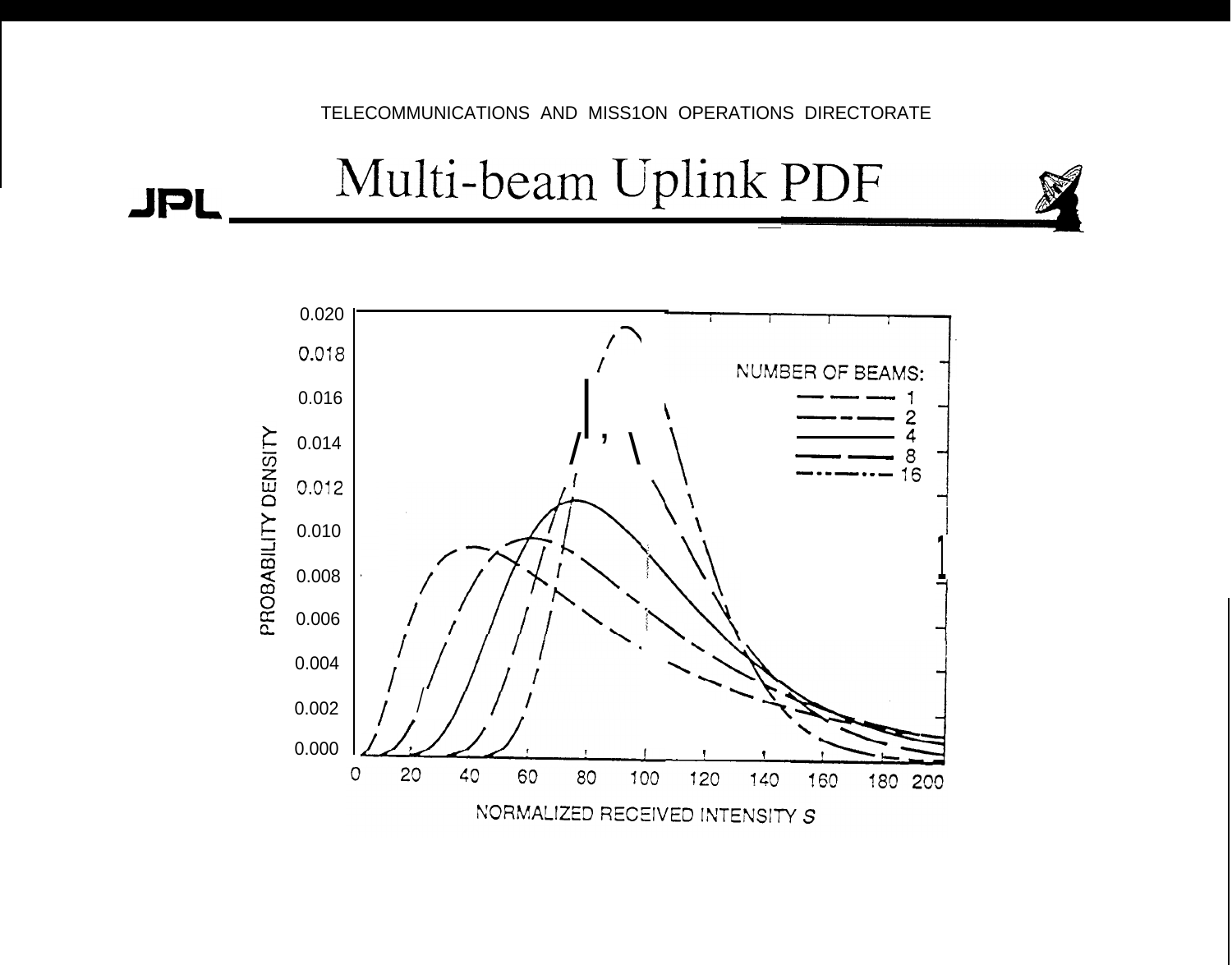





## Two Beams

# TELECOMMUNICATIONS AND MISSION OPERATIONS DIRECTORATE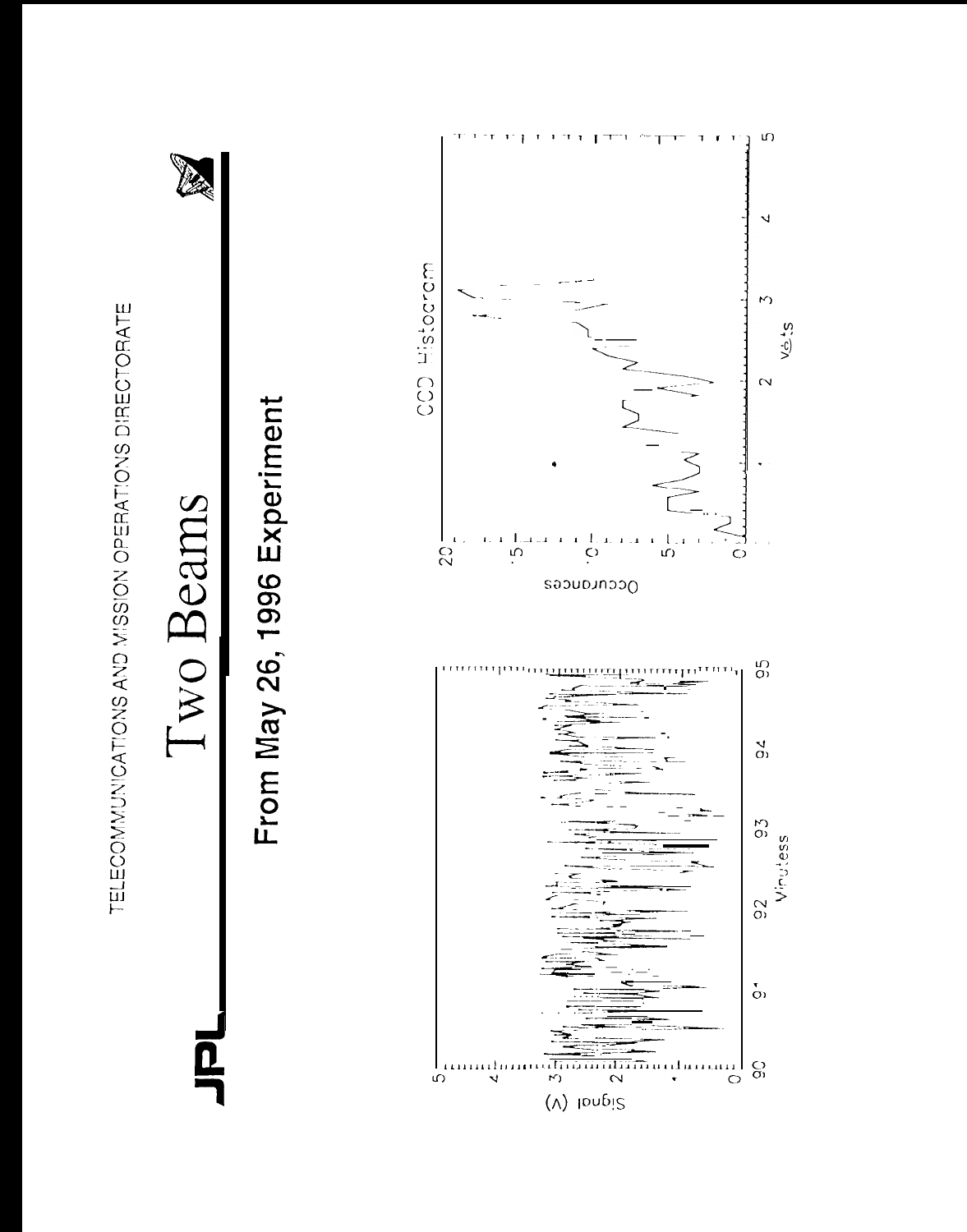

From May 26, 1996 Experiment

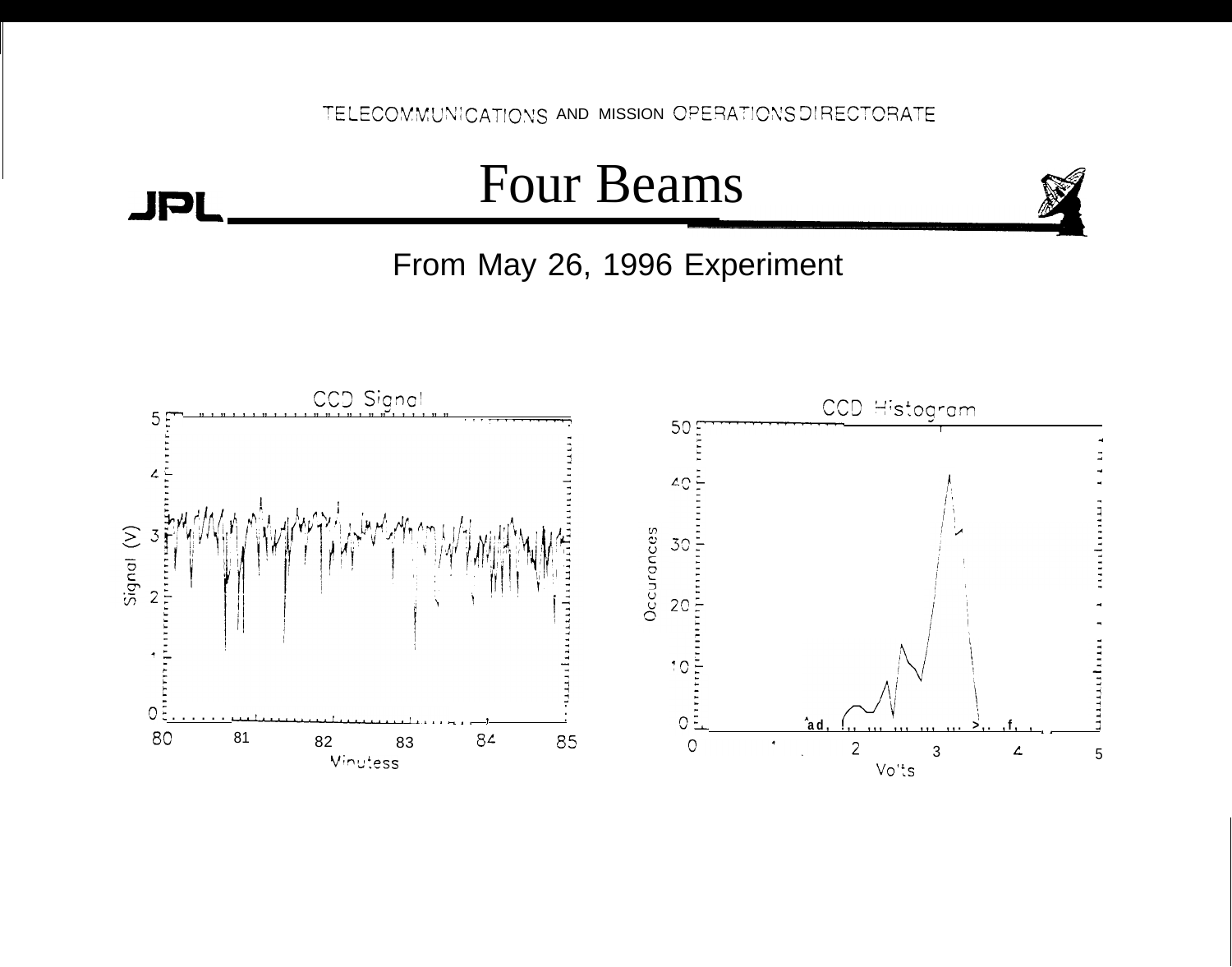#### Fit to Experimental Data **JPI**

Two-beam data from November 17, 1995 Experiment

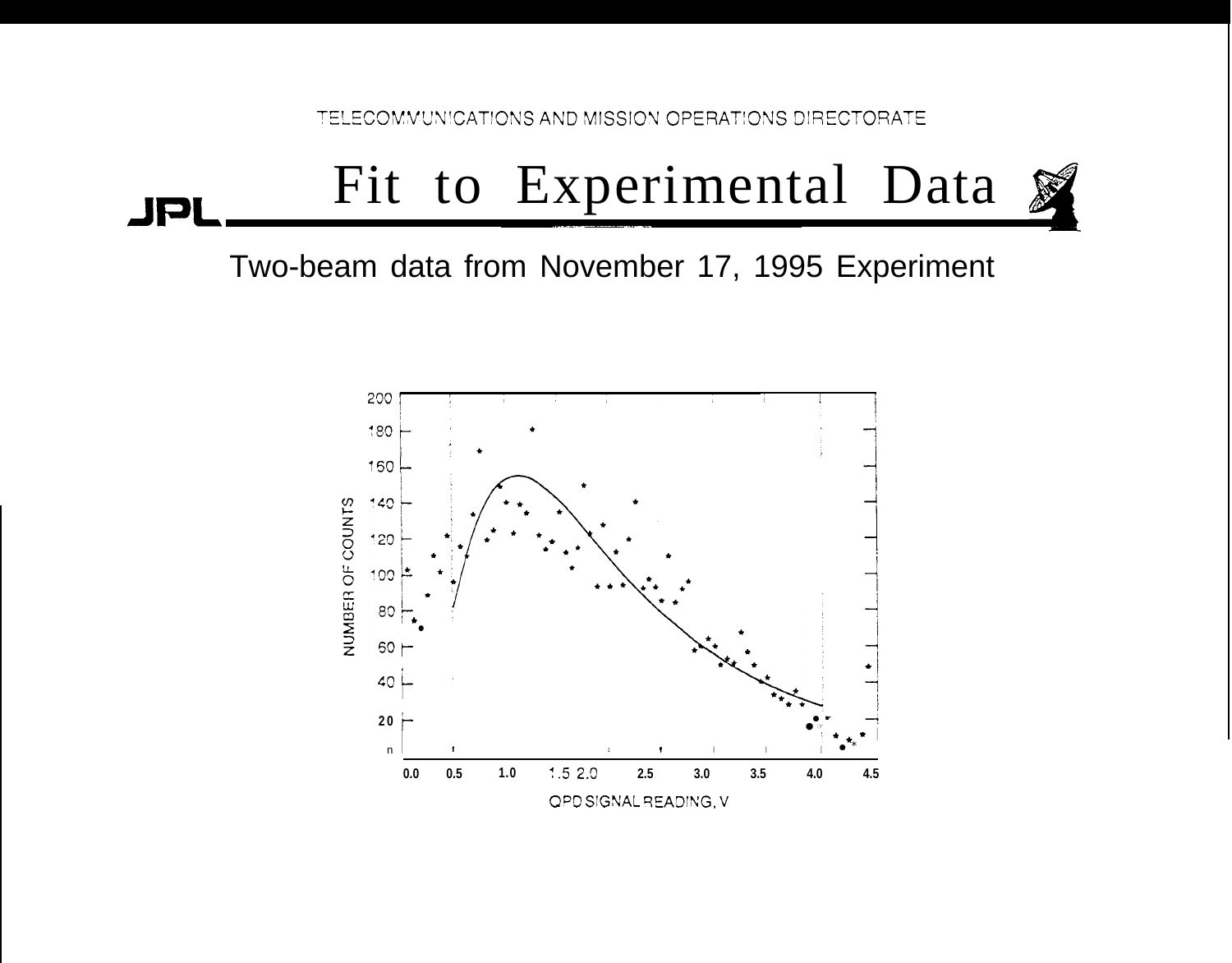## JPL Theory and Experiment

From November 17, 1995 Experiment

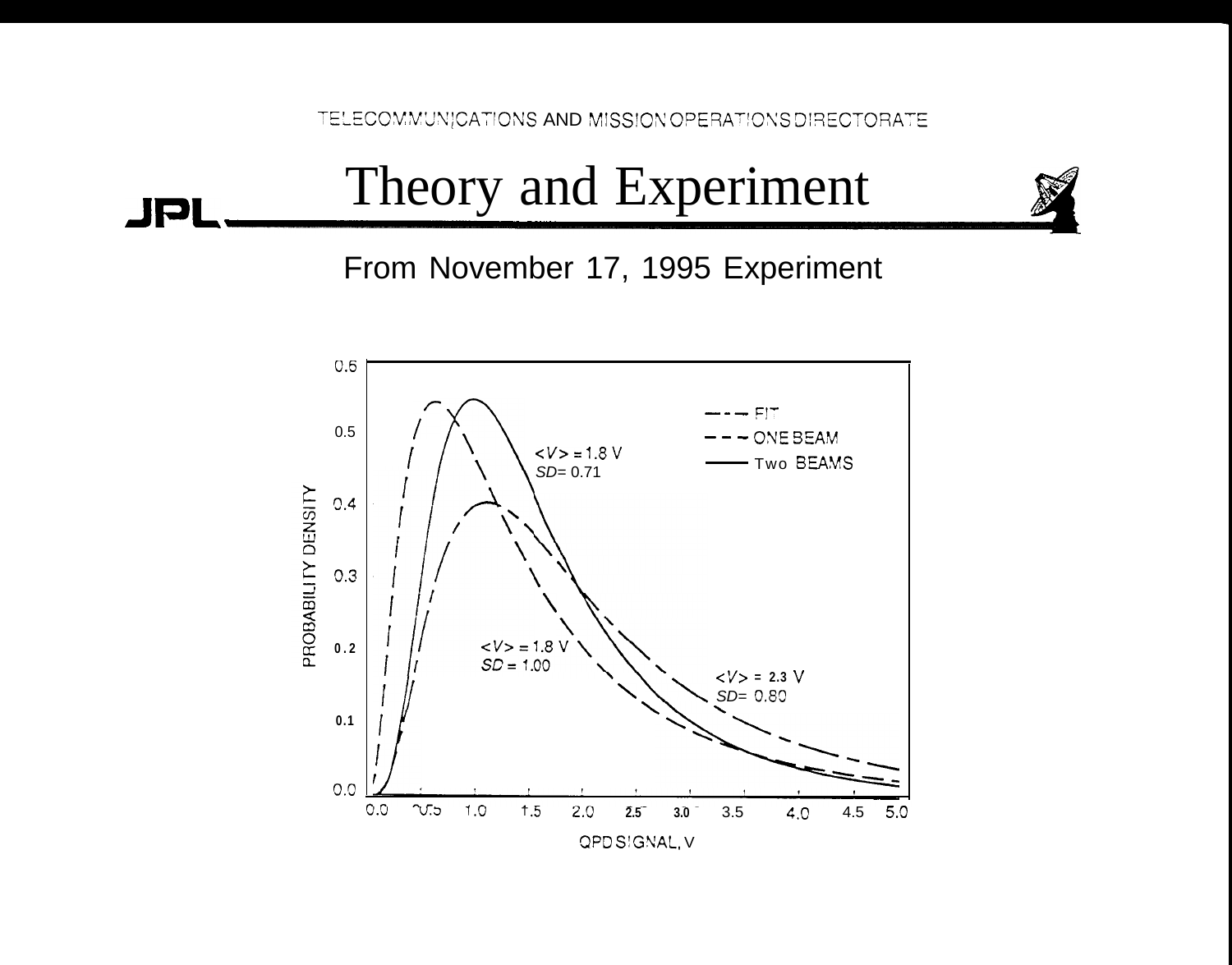

- **B** Scintillation significantly reduced by large (greater than 1 m) aperture
	- $\triangle$  Intensity averaged over constructive plus destructive interference
- **Beam wander is the dominant effect**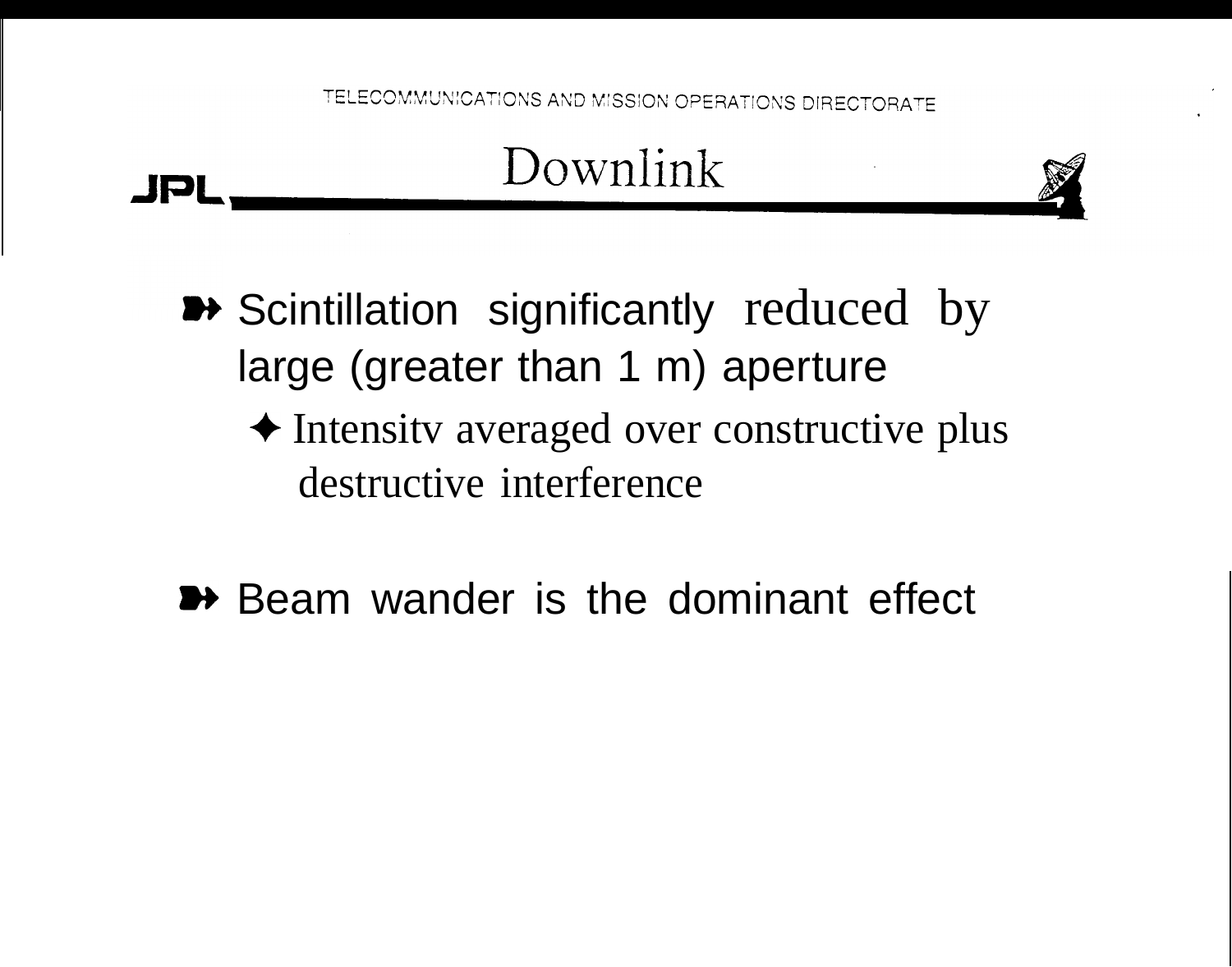#### JPL Link Budget: Downlink



| <b>Link Distance</b>         | 37850 km                                         |              |           |
|------------------------------|--------------------------------------------------|--------------|-----------|
| <b>Elevation Angle</b>       | 46.2 degrees                                     |              |           |
| <b>Laser Power</b>           | 28 mW                                            |              | 14.47 dBm |
| <b>Tx Optical Efficiency</b> | 0.3                                              | $-5.23$ dB   |           |
| <b>Beam Divergence</b>       | 30 micro-rad                                     |              |           |
| <b>Pointing jitter</b>       | 6 micro-rad                                      |              |           |
| <b>Pointing offset</b>       | 6 micro-rad                                      |              |           |
| <b>Pointing loss</b>         | 0.98                                             | $-0.09$ dB   |           |
| <b>Propagation loss</b>      | $9.87E-07$ 1/m <sup><math>\text{A}</math>2</sup> | $-60.05$ dB  |           |
| Atm transmission             | 0.9                                              | $-0.46$ dB   |           |
| <b>Receiver Aperture</b>     | 120 cm                                           |              |           |
| Area (w $20\%$ obsc.)        | 1.09 $m^2$                                       | $0.36$ dB    |           |
| <b>Rx Optical Efficiency</b> | 0.75                                             | -1.73 dB     |           |
| <b>RECEIVED POWER</b>        | $5.33$ nW                                        | $-52.73$ dBm |           |
| <b>THRESHOLD POWER</b>       | 700 <b>p</b> w                                   | $-61.55$ dBm |           |
| <b>Link Margin</b>           |                                                  | $8.82$ dB    |           |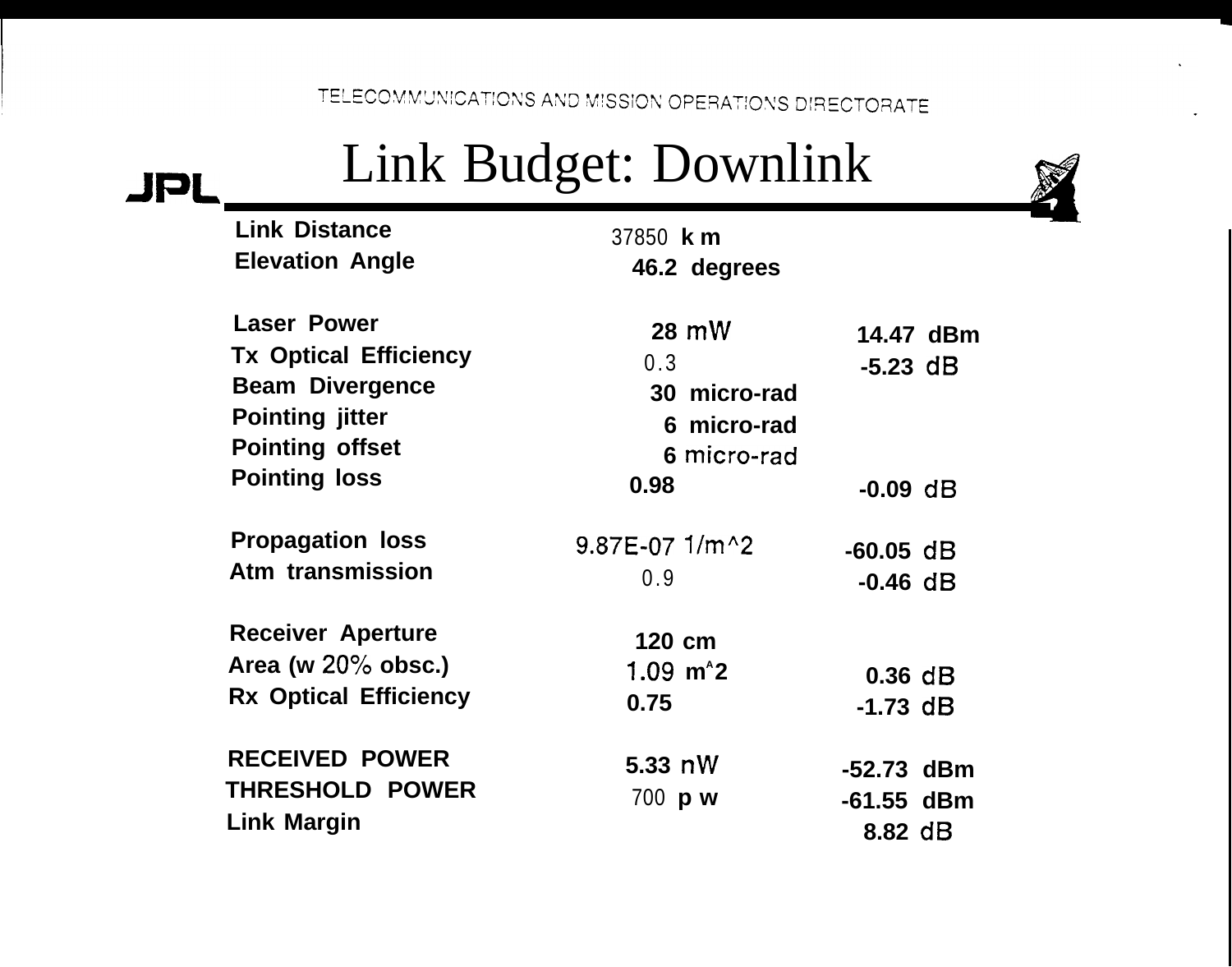#### Downlink: Data

**JPI** 



#### 22kHz-sampled downlink signal